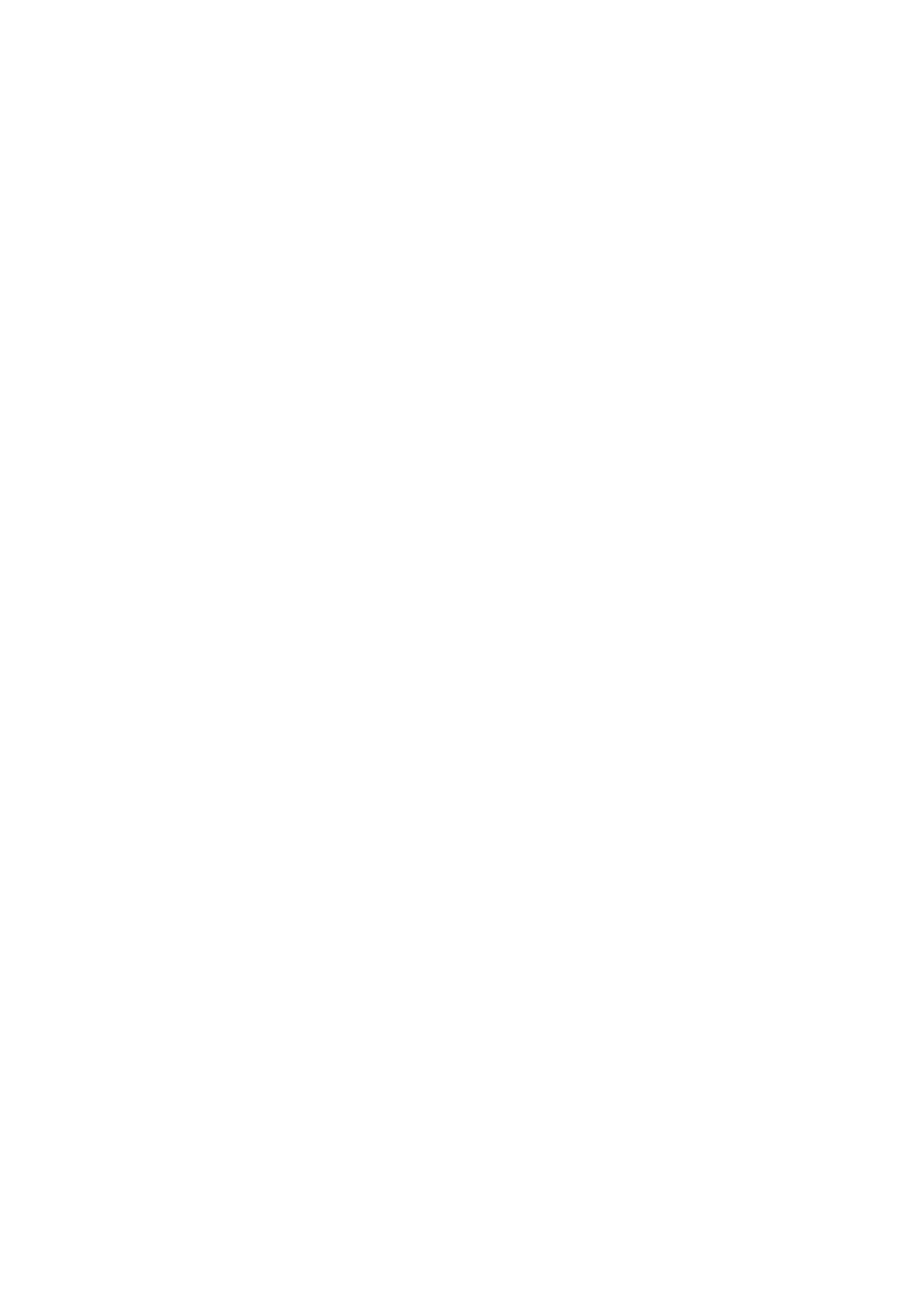increased and not been affected by the universal coverage requirements that were put into place.

### Models of health care delivery and financing systems

In The Healing of America: A Global Quest for Better, Cheaper, and Fairer Health Care, author TR [Reid \(2009\)](#page-21-0) describes the methods that other industrialized democracies have used to provide health care for citizens for far less than what is spent on health care in the USA. These countries provide universal coverage for all their citizens.

[Reid \(2009\)](#page-21-0) describes his purpose in writing this book as to "search the developed world for effective health care systems and take lessons from the ones that work best." Not surprisingly, Reid finds positives and negatives in many of the systems he evaluates in an unbiased fashion. His conclusion that all spend less administratively than the USA, gain better outputs than the US system, and cover all citizens within countries is irrefutable ([Reid 2009\)](#page-21-0).

Reid couches the issue in terms of a fundamental moral decision to provide health care coverage to all citizens or not. Other democracies have embraced providing universal coverage for citizens, and in doing so, they outperform the US health care system on indices of cost, quality, and choice – three key focal points for discussion in the book. [Reid \(2009\)](#page-21-0) notes that over 20 000 Americans die each year because they cannot afford to see a doctor, and quotes that 700 000 individuals must declare bankruptcy due to mounting bills arising from a lack of health insurance coverage.

#### Four basic models of health care delivery and insurance

Four basic models of health care delivery and insurance have evolved over time. As was noted above, these models have been adapted and combined for country-specific necessities. The four models are as follows:

- 1 Beveridge model
- 2 Bismarck model
- 3 national health insurance model
- 4 out-of-pocket model.

#### The Beveridge model

The Beveridge model, named for William Beveridge (1879–1963), describes the British National Health Service (NHS) (http://www.bbc.co.uk/history/ historic\_figures/beveridge\_william.shtml). William Beveridge was an economist and social reformer in the UK. In 1941, the British government commissioned a report to detail how the UK should be rebuilt after World War II ([Anonymous 2010](#page-20-0)). The report, issued in 1942, detailed five "giant evils" in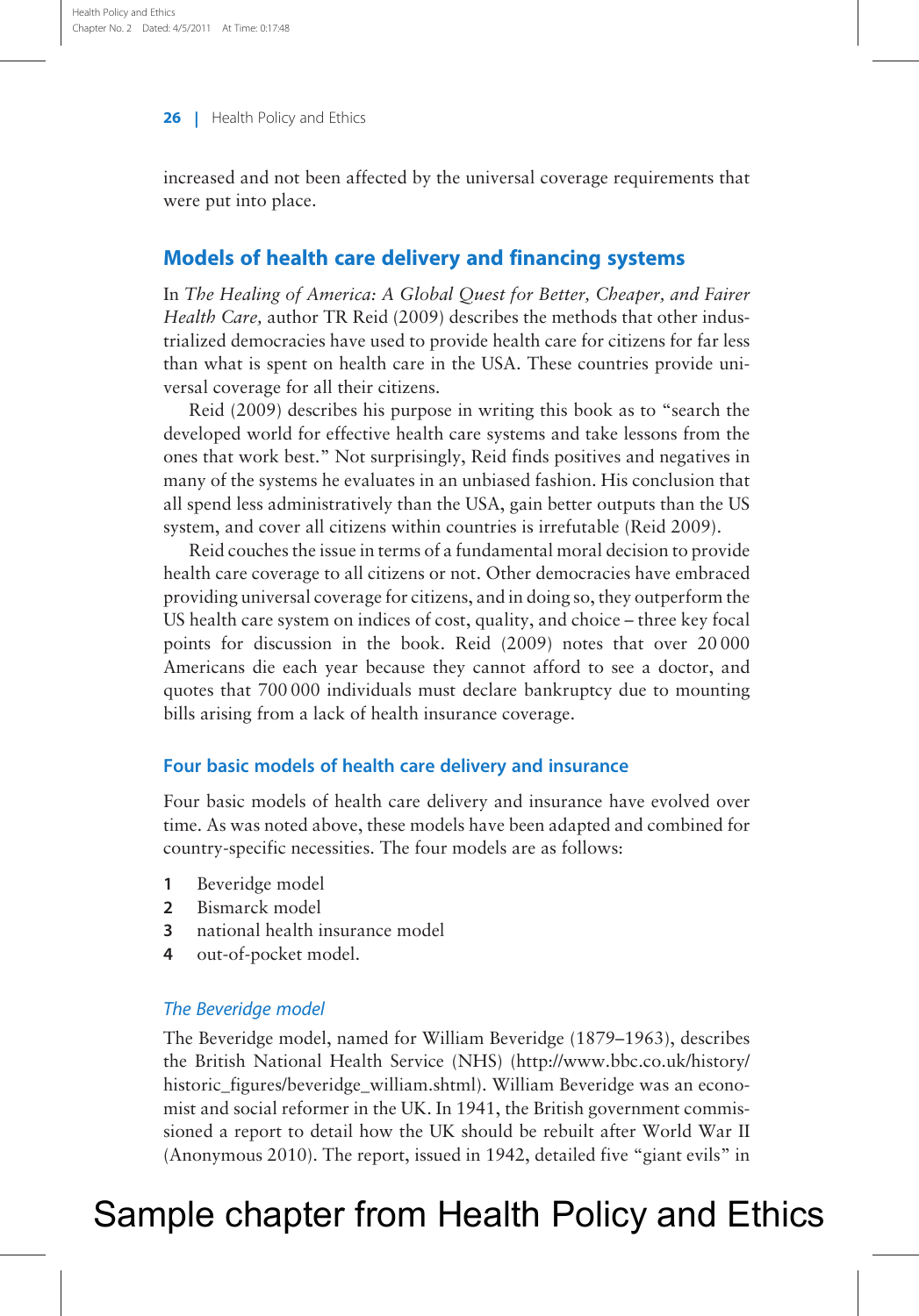need of being addressed: want, disease, ignorance, squalor, and idleness. This report served as the basis for the UK to address health care problems, the health care delivery system, and payment for health care in the UK ([Anonymous 2010](#page-20-0)).

The British NHS was begun in 1948, and its initiation was based upon the work of William Beveridge and the model he proposed. As an appointed peer in the British Parliament, Beveridge was a leader of the Liberals in the British House of Lords ([Anonymous 2010\)](#page-20-0). Although the model was named in honor of William Beveridge, Aneurin Bevan, government Minister of Health at the time, was the chief architect of the British NHS [\(Klein 2006\)](#page-20-0).

The British NHS is truly a cradle-to-grave insurance and health delivery system covering all British citizens ([Klein 2006](#page-20-0)). In his historical treatise on the politics of the decision to form the NHS [Klein \(2006\)](#page-20-0) noted:

Britain's National Health Service (NHS) came into existence on 5 July 1948. It was the first health system in any western society to offer free medical care to the entire population. It was, furthermore, the first comprehensive system to be based not on the insurance principle, with entitlement following contributions, but on the national provision of services available to everyone. It thus offered free and universal entitlement to state-provided medical care (p. 1).

[Delamothe \(2008\)](#page-20-0) notes that, in addition to the above, quality and equity should be added to this descriptor of the British NHS, since these tenets have been key segments of the NHS from its inception. Other countries have applied the Beveridge model to health care systems and include Italy, Spain, and Cuba. The Medicaid program in the USA is a Beveridge model for those with coverage, with the exception that hospitals, providers, and associated allied health providers who provide Medicaid services are not owned by the US government.

### US Department of Veterans Affairs (VA) health care – similar to the Beveridge model

The VA health care system in the USA is probably the most exact duplicator of the British NHS, as is the US Indian health service (care provided to Native Americans) and the US Department of Defense (active-duty military personnel and their families through the Tricare managed care program within the Department of Defense).

#### VA health care issues

The number of US veterans is depicted in [Figure 2.2](#page-4-0). Also shown is the number of veterans with service-connected disabilities. The number of service-connected disabilities has increased recently as more advanced methods of treating battlefield traumas have emerged, saving many soldiers. Also, as shown in [Figure 2.2](#page-4-0), the numbers of US veterans has decreased from 1980 (elevations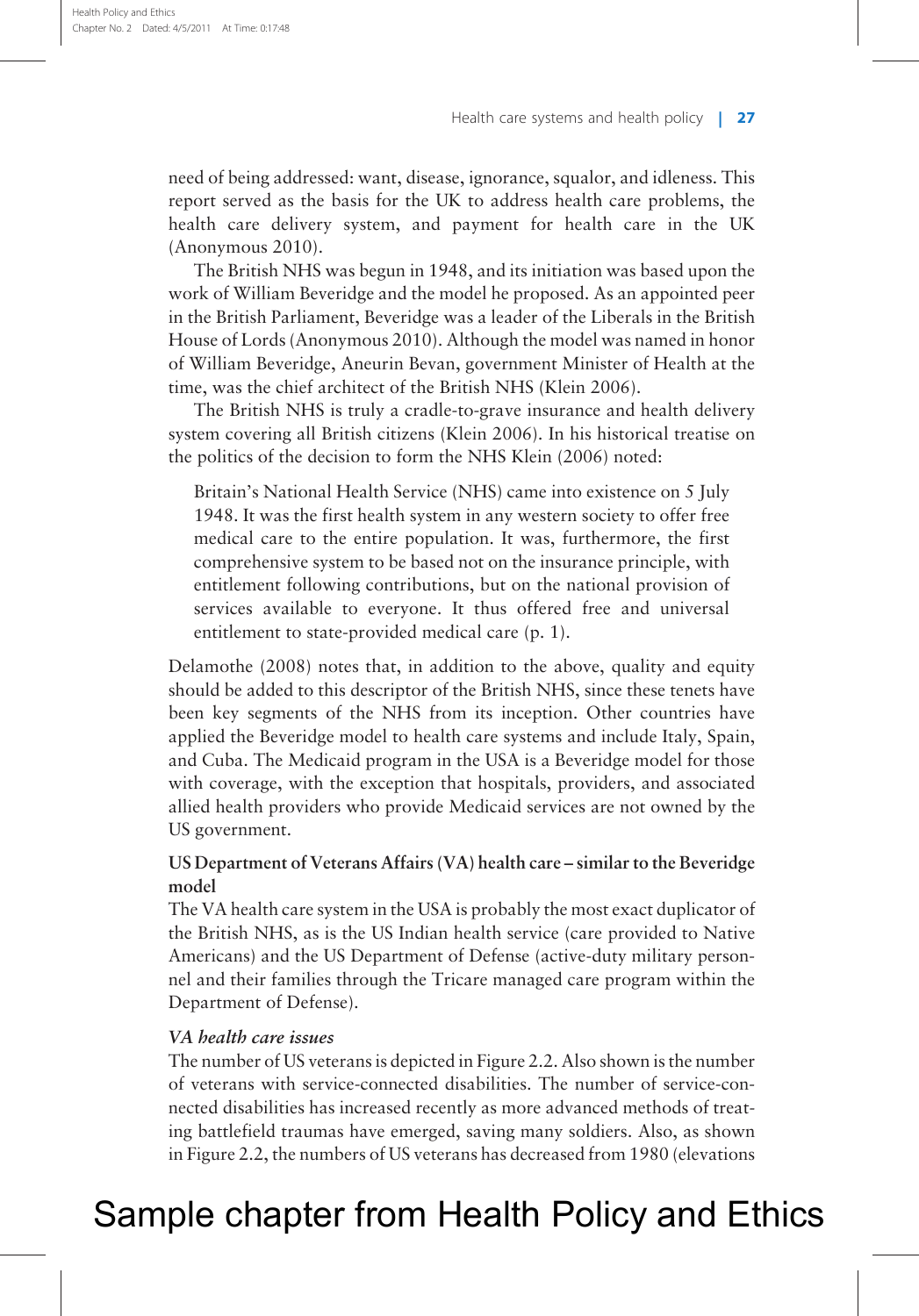<span id="page-4-0"></span>

Figure 2.2 Living US military veterans in the USA. Source: CDC/NCHS, Health, United States, 2009, Figure 3. Data from the US Department of Veterans Affairs and the US Census Bureau. National Center for Health Statistics; Health, United States, 2009 With Chartbook on Trends in the Health of Americans, Hyattsville, MD: 2010.

due to the number of US veterans from the Vietnam War) through the first decade of the 2000s. However, with wars under way in both Iraq and Afghanistan at present, the numbers of individuals expected to seek care from VA facilities will no doubt increase in the near and long-term future. The individuals currently receiving care through the US Department of Defense will increase the numbers treated within the VA system. Care provided within the VA system is considered to be good in comparison with that received elsewhere in the US system.

#### Service-related concerns within the VA system

The access to care and treatment of long-term consequences of war injuries or exposures has long been a sore point for US veterans. The health effects of exposure to Agent Orange by Vietnam veterans [\(Schuck 1987](#page-21-0)), Gulf War syndrome for the first Iraq War veterans [\(Taylor and](#page-21-0) [Stephenson 2007](#page-21-0)), improvised explosive device-related traumas and need for subsequent rehabilitation ([Gondusky and Reiter 2005\)](#page-20-0), and posttraumatic stress disorder for many veterans from many wars have long been controversial and contentiously debated syndromes (Seal [et al.](#page-21-0) 2007). Posttraumatic stress disorder among US veterans is not something that just occurred with veterans from World Wars I and II or the Vietnam War. Similarly occurring symptoms experienced by Civil War veterans were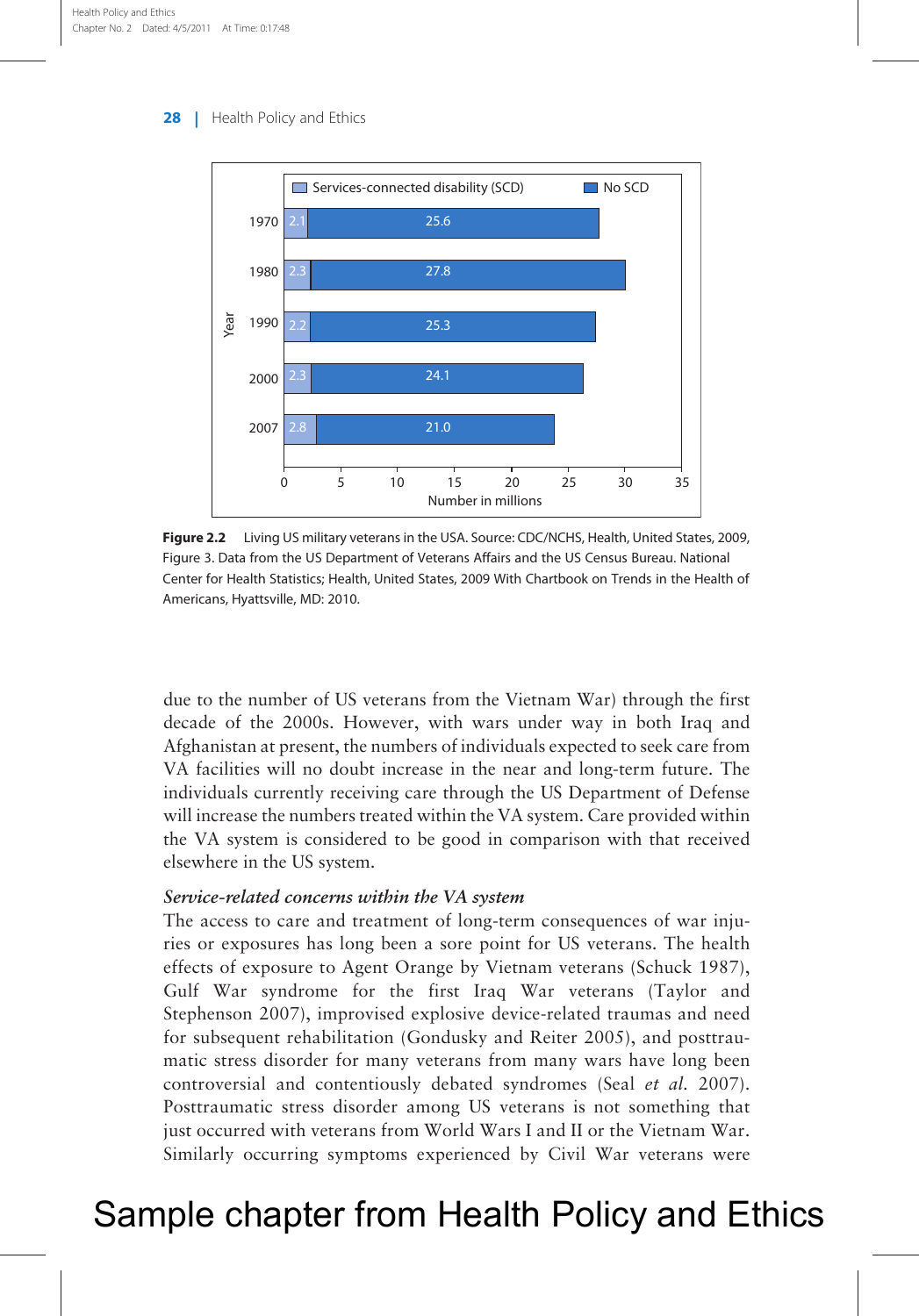called "soldiers' heart," referring to a rapid heart rate that occurred with veterans. Within other wars, veterans of those wars spoke of shell shock or battle fatigue.

#### The Bismarck model

The Bismarck model of health care structure, financing, and delivery is named in honor of Prussian Chancellor Otto von Bismarck, who unified Germany in the 19th century. As a component of unification, Bismarck oversaw the creation of the first western welfare state. This system incorporates "sickness funds" which are jointly financed by employers and employees via payroll deductions. In this instance, the Bismarck model represents what is available to employees via employer-sponsored health insurance coverage. The major difference in the German system is that the "sickness funds" companies (e.g., health insurance companies) are not profit-generating entities. These "sickness fund" companies do not make a profit.

This Bismarck model of health care can be found in Germany, France, Belgium, the Netherlands, Japan, Switzerland, and in some cases in Latin America ([Reid 2009](#page-21-0)). It is also, as noted, available in the USA as employer– employee-partnered insurance for many employed Americans less than 65 years of age.

#### The national health insurance model

The Canadian system of health care approximates a national health insurance model. The Canadian system originated in Saskatchewan in the late 1940s. Saskatchewan Premier Tommy Douglas was the architect of the plan, providing public coverage for residents through the Saskatchewan Hospitalization Act. On January 1, 1947, hospital care became free for residents of Saskatchewan ([Reid 2009](#page-21-0)). Through debate, short-term strikes by the medical community, rancor and discussion, the will of the Canadian people remained steadfast for a health care system nationwide. The Canadian Health Act, providing for a universal plan throughout Canada, was passed by the Canadian Parliament in 1984 [\(Reid 2009\)](#page-21-0). Each of the 10 Canadian provinces and three territories administers its own plan [\(Reid 2009\)](#page-21-0). This model of structure, delivery, and financing contains elements of both the Beveridge and Bismarck models. This system uses private-sector care providers coupled with universal coverage with one payer – the Canadian government. The Canadian system is a true national health insurance model, and is guided by five principles:

- 1 publicly administered throughout all provinces
- 2 comprehensive coverage for all services
- 3 universal, home jurisdiction covers the individual until residency status is settled during any waiting periods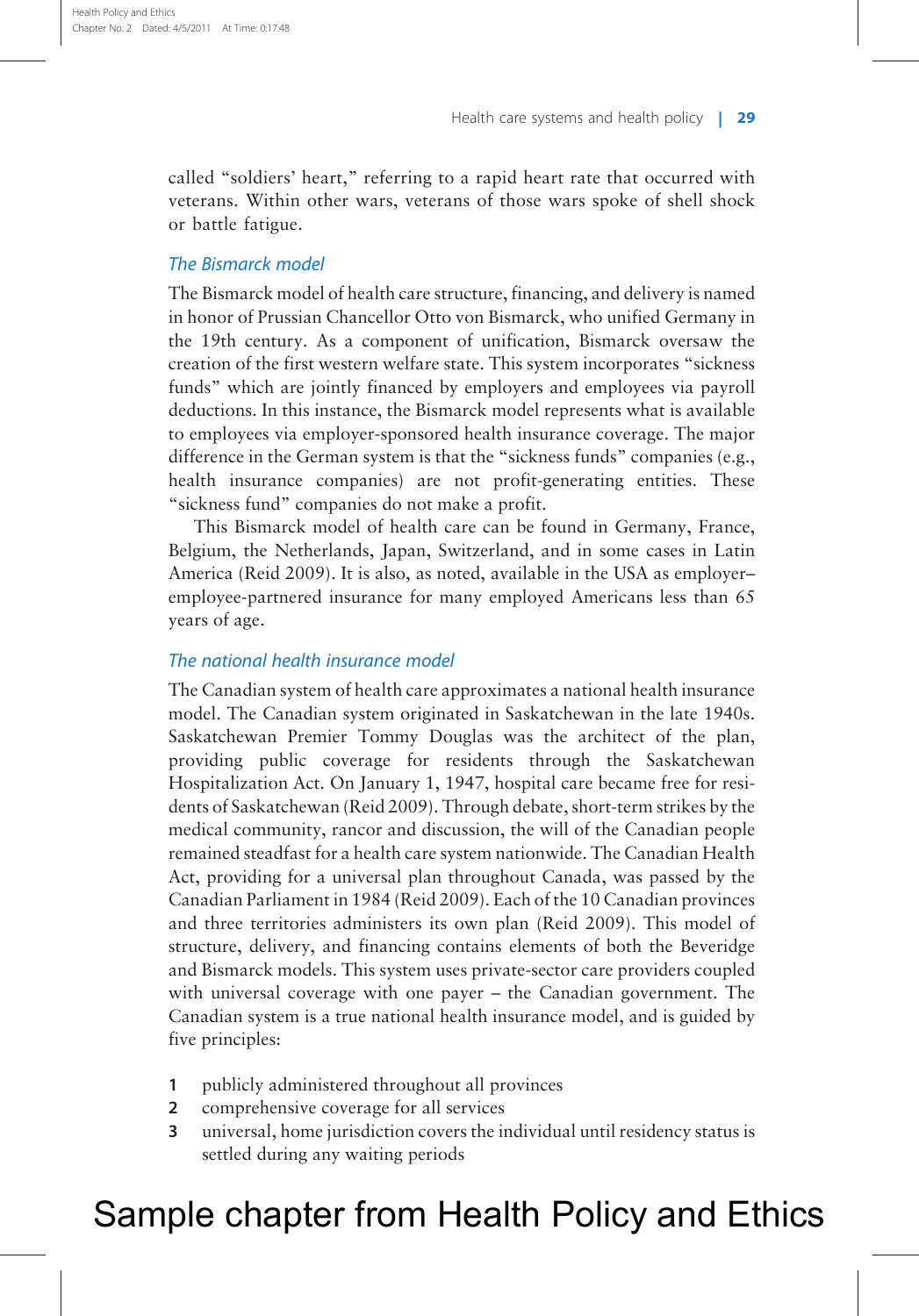- 4 portable (coverage is available for Canadians regardless of the province they are in or travel to or move to, e.g., moving from Ontario to British Columbia). However the Ontario Health Insurance Plan (OHIP) will not pay for services deemed not medically necessary.
- 5 accessibility: all insured Canadians have reasonable access to health care facilities. Also, health providers (physicians, pharmacies, hospitals, and other providers) must be reasonably compensated for provision of health care services.

The Taiwanese (Republic of China), when constructing a revised health care system in the 1990s, chose a model most like the national health insurance model, with elements of the Beveridge model. The South Koreans did likewise. Those patients in the USA with Medicare coverage find their health care insurance plan is most like a national health insurance model, e.g., Canada's. The formula for payment to physicians and the process for paying physicians on behalf of Medicare clients are in need of alteration. Three times in 2010 before the end of the fiscal year, stop-gap intercessions were made to stem the implementation of a 21–23% decrease in payments to physicians. In 1997, as part of the budget reconciliation, the US Congress passed a balanced budget law that put the current formula in place, determining how doctors will be paid.

### The out-of-pocket model

Until health care reform package (PPACA) was passed, the US system was partially an out-of-pocket model for the 45–47 million uninsured in the USA. Precisely how many will become insured, and thus lose the out-of-pocket status, remains to be seen over the 10-year phase-in of the health care reform package (PPACA), and perhaps alteration based on changes in the US House of Representatives, the US Senate, and presidential elections to be conducted between now and 2014. The lack of a system, or an amalgamated series of differing plans which was and is such a patchwork of a system, has beget a legacy of currently 700 000 medical bankruptcies in the USA each year.

The additional segments which will now eliminate exclusion of pre-existing conditions for insurance eligibility, removal of insurance caps on payments over a lifetime, expansion of coverage for many currently uninsured, provision of Medicaid to more individuals due to reduction in the income eligibility ceiling, and coverage for children under their parents' insurance plans through age 26, will be a hoped-for tremendous help for many currently desperate individuals in the USA.

Rural India, Burkina Faso, and Cambodia all have out-of-pocket models of health care system structure, delivery, and payment for health care in play. This system of out-of-pocket care may also be referred to as a market-driven process of health care delivery.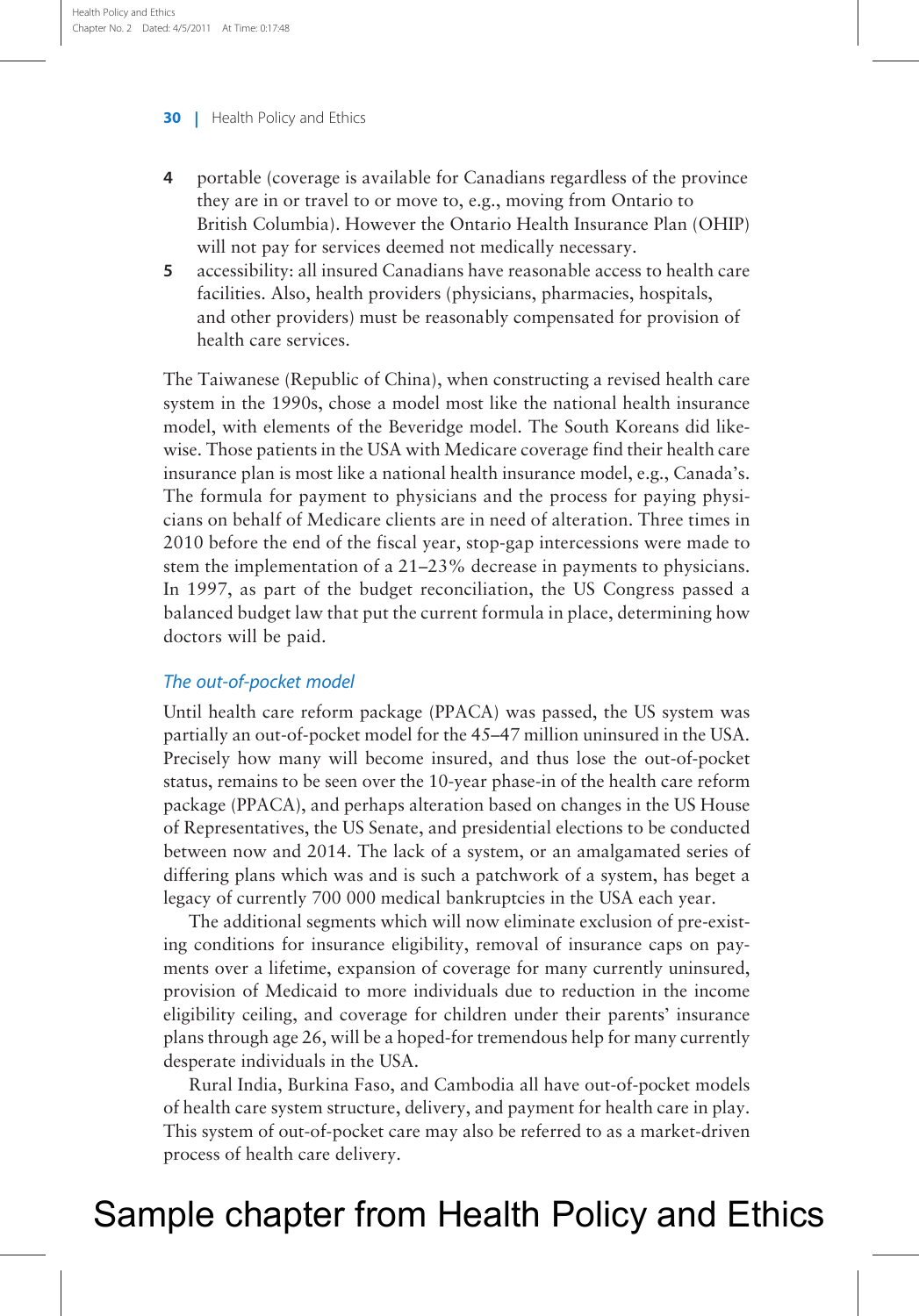#### Socialized medicine

The term "socialized medicine" dates back to the 1940s, 12 US presidential eras back in the past, when there was a backlash against then President Harry Truman's efforts to sponsor a reorganization of the US health care system to provide universal health care insurance for all Americans. Then, the American Medical Association used "socialized medicine" as a "red herring" to avert the American public's eye away from the beneficial segments of a national health insurance for all program. In Reid's treatise, the myth of many foreign (to the USA) systems as all being "socialized medicines" is debunked [\(Reid](#page-21-0) [2009](#page-21-0)). In Chapter 13 of his book, Reid explodes various myths surrounding foreign health care systems, namely:

- \* "It's all socialized medicine out there."
- \* "They ration care with waiting lists and limited choice."
- "They are wasteful systems run by bloated bureaucracies."
- \* "Health insurance companies have to be cruel."
- \* "Those systems are too foreign to work in the USA."

Not every one of these comparator systems is perfect and to his credit [Reid](#page-21-0) [\(2009\)](#page-21-0) points out flaws consistently and fairly. For example, he finds long queues in Canada, poorly paid physicians in Japan, undertreated patients in the UK, and challenging facilities in France. Reid interviews physicians, hospital administrators, governmental regulators, international health care experts, and finally patients receiving care.

### Influence of lobbyists and special-interest groups on health policy

It is certainly not a surprise to anyone that the influence of lobbyists on many pieces of legislation is significant, pervasive, and effective in achieving specific goals of special-interest groups. One can guess as to the influence the contributions have on many aspects of what extends into laws affecting many aspects of our lives. These resultant effects (of perhaps funding shifts to other items) on health care, health care systems, health insurance programs, health professions, health professionals, and health professional educational programs are blatant and oppressive because of neglect of other worthy funding points.

#### Follow the money

The passage of the Medicare Prescription Drug, Improvement, and Modernization Act of 2003 (MMA) (Pub. L. 108-173) is a case in point of how funding follows lobbyists' collective activities. The Medicare Part D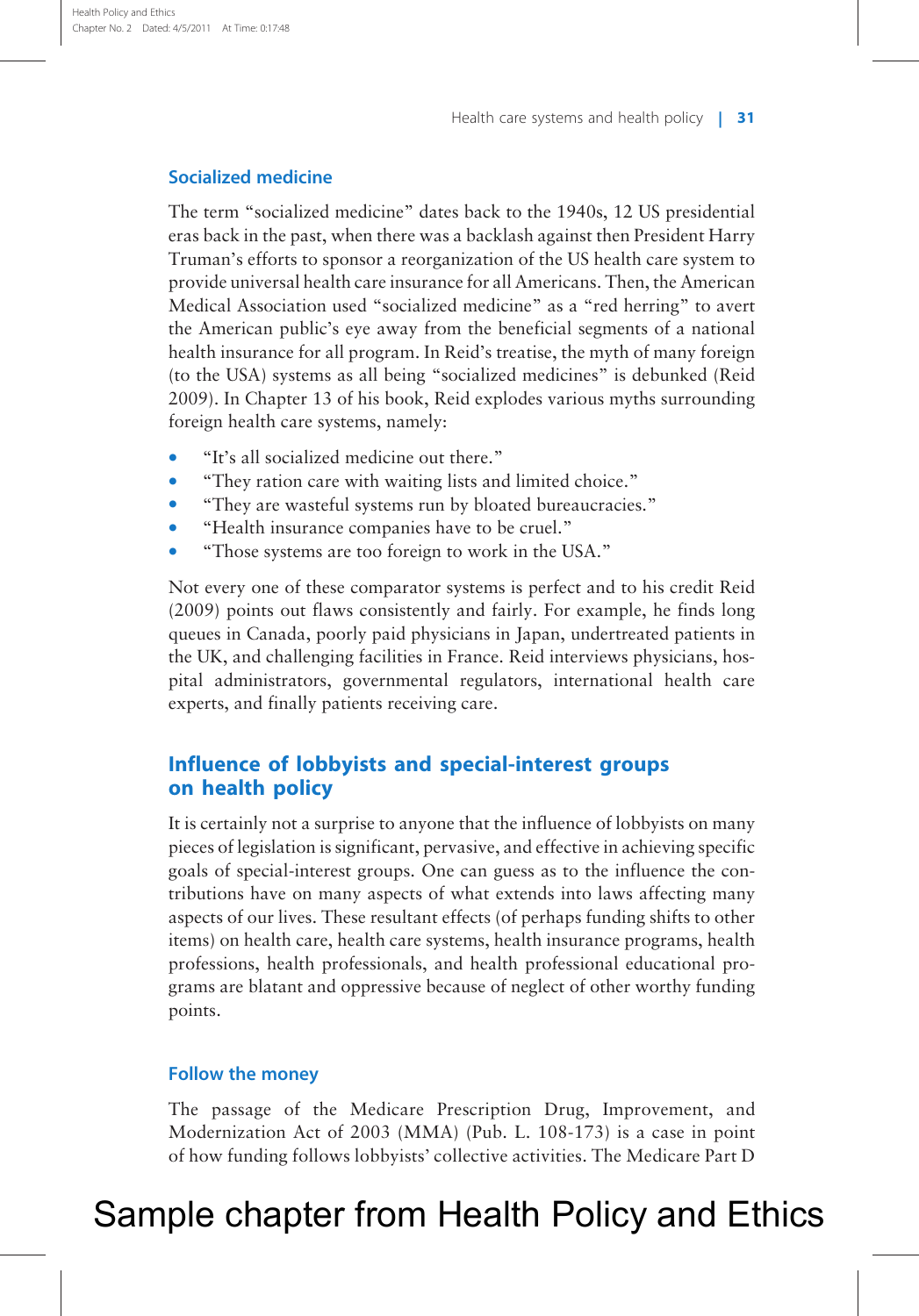drug program as a part of this legislation overtly favored pharmaceutical manufacturers, insurers, and pharmacy benefit management companies in an egregious fashion. Pharmaceutical companies were and are allowed to do business as usual with multiple pricing levels, and retain the ability to raise prices at will. The MMA legislation specifically prohibits the Centers for Medicare and Medicaid Services (CMS) from negotiating with pharmaceutical companies for advantageous prices that these same companies provide freely elsewhere. The Federal Supply Schedule pricing has allowed the VA to purchase drugs at reduced prices and the federal 340B Drug Pricing Program provides access to reduced-price prescription drugs to over 12 000 health care facilities certified in the USA. Pharmaceutical companies remain profitable even with these reduced pricing programs, partly due to their ability to shift price hikes elsewhere in a multilayered process of drug pricing.

To provide for optimum participation by Medicare Part D prescription drug plans (PDPs) and Medicare Advantage (MA-PDPs, as a component of managed care Medicare Part C) drug plans, a component of the MMA legislation provided PDPs and MA-PDPs with significant subsidies containing upfront funding, allowing these companies to participate with an assurance of profitability [\(Levinson 2007](#page-21-0)). In effect, participating plans were given a profitability fallback regardless of what happened with enrollment into their plans by eligible seniors, and were thus risk-averse from a lack of enrollment and/or profitability with their proffered plans.

As the legislation was written and enabled, for the first year of the program, due to overpayment to PDP and MA sponsors, Part D plan sponsors owed Medicaid a net total of \$4.4 billion for the year 2006. This amount of overpayment has been reduced to \$600 million for 2007, a significant reduction, but this amount remains sizeable. These overestimated payments provided to plans were to be returned to Medicare. However, to complicate this matter further, CMS had no mechanisms in place to collect funds from such overpayments. This was finally set up and accomplished well into 2007 for the 2006 payments; as such, sponsors held significant amounts of money for an extended period of time. Lobbyists exerted pressure to pass the MMA in the form in which it was enacted.

The health care lobbyist influence on health care matters is significant (Heid and Sook 2009). According to Northwestern University's Medill News Service, the number of former House and Senate key staffers turned lobbyists is significant ([Heid and Sood 2009](#page-20-0)). There are 14 former chiefs of staff and four former deputy chiefs of staff among the more than 200 former congressional aides now working as lobbyists and registered in 2008–2009 ([Heid and Sood 2009\)](#page-20-0).

These are US Senators and they work at a federal level and greatly impact health policy. Funding scenarios by these vested interests may be less intense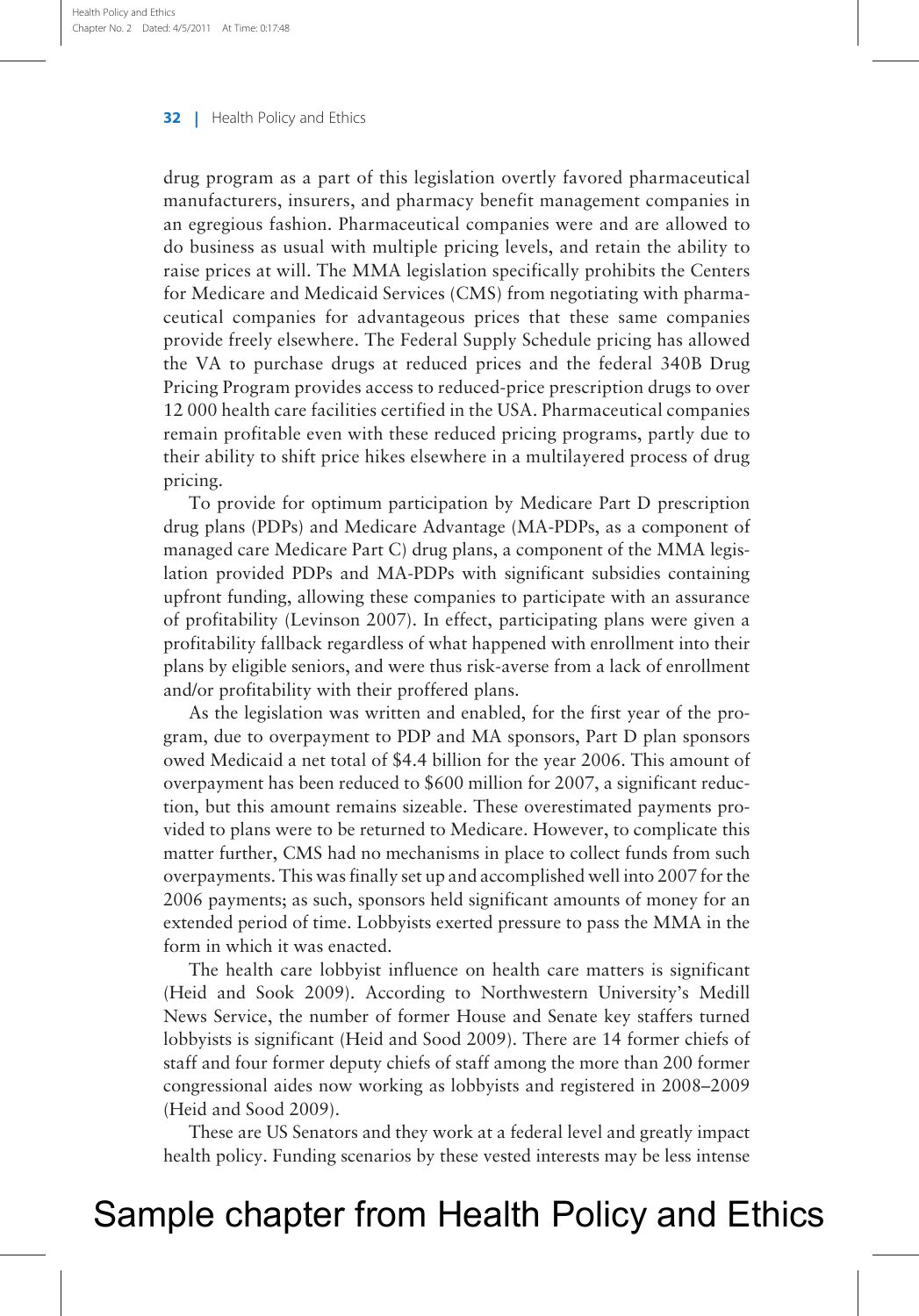in terms of dollar volumes in various state legislatures, but these groups in the health sector, providing funding at the federal level, also fund state legislators in each state. Here the competing interests for funding affecting state Medicaid programs most definitely intersect with state funding for other worthy entities.

### Changing health care systems is contentious

The structures of a country's health care systems are a complex amalgamation of influences, patterns, and societal expectations. Changing a system dramatically becomes more difficult as health policy influences from insurers, providers, patient advocacy groups, state and federal government entities, and society bear down on health care systems. Efforts to pass enabling legislation in the UK in 1948, in Canada in 1984, in Taiwan and Switzerland in the 1990s, and in the USA in 2010 were all contentious processes.

### Key points of stress for the future US health care system and health care policy applications

With the passage of PPACA in March 2010, one inclination is to rest easy; problems currently in the USA health care system will now be fixed. This is far from the true state of affairs both at present and in the future. Small steps of success often herald the major cliffs yet to be surmounted. For example, the passage of health care reform legislation earlier in 2010 was heralded by suggestions of an immediate impact on public health as a result, while others suggest this bill is flawed and incomplete. Perhaps these views may both be correct. Regardless, the major influences on the health care system and patients remain to be seen and may be decades away. Oftentimes pundits will suggest that it was important to get something passed, even if not the most appropriate bill possible. In the future, problems currently in place can be readily fixed when improvements are made on the passed bill. This did not occur with the passage of PPACA and the Medicare Part D program, flawed in design and implementation from the outset.

Initial problems with the Medicare Part D drug benefit included:

- \* "doughnut hole" period of lack of coverage after initial co-insurance requirements met, targeted to be reduced over a 10-year period with the enactment of PPACA and specific components dealing with the "doughnut hole"
- pricing increases
- many competing plans with many choices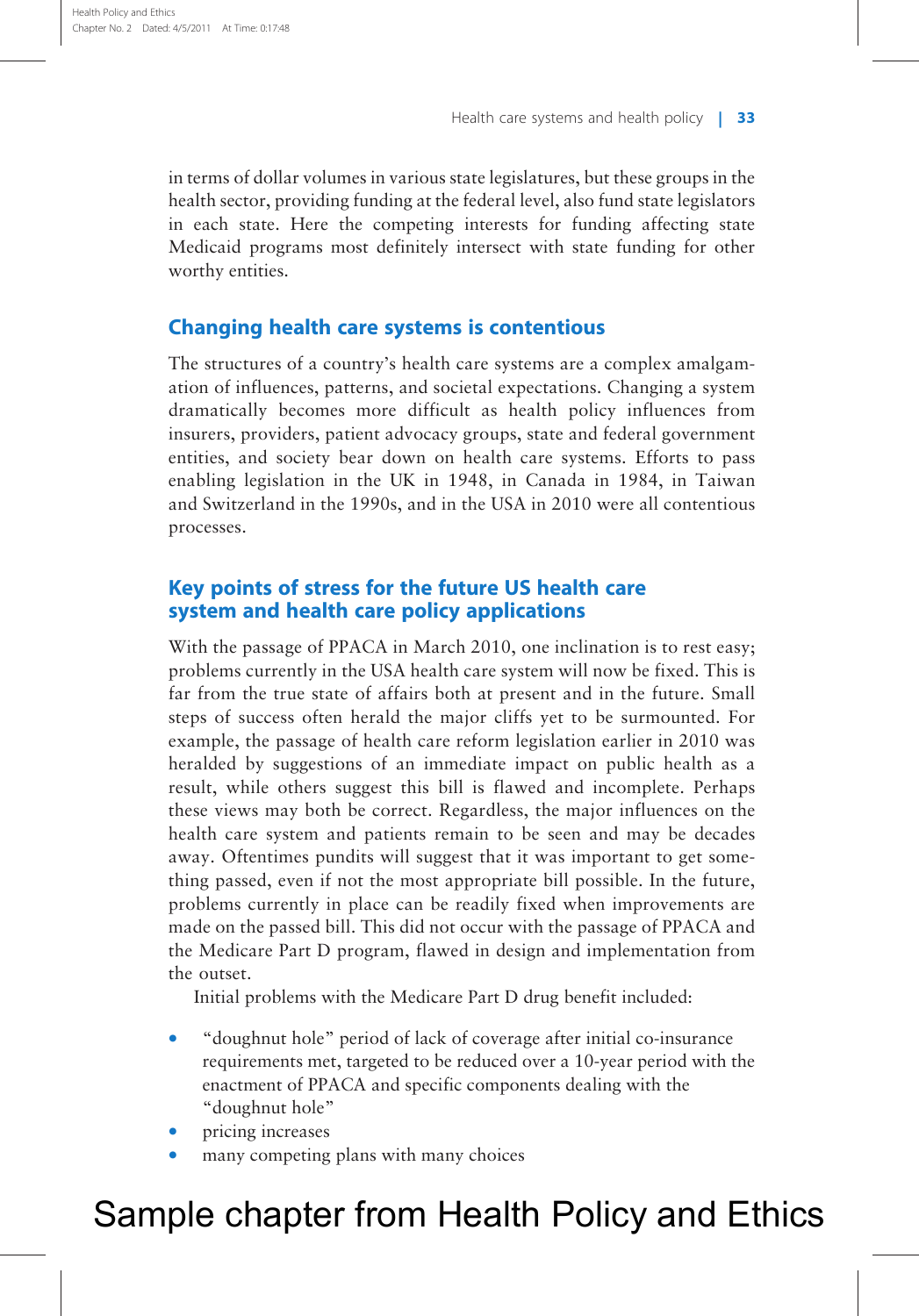- access to CMS website by seniors: the website has recently been updated, but readability concerns may still exist
- readability of materials supplied to seniors.

This program, which began on January 1, 2006, was not significantly altered by the passage of the PPACA. Tinkering with the benefit might be the best consideration of the passage of PPACA and subsequent effects on the Part D drug benefit. A sum of \$250 was provided to Medicare Part D recipients in 2010 to cover some of the "doughnut hole" gap in coverage for eligible seniors. With average prescriptions costing in the range of \$70–75, roughly a 160% increase over costs in 1982, this \$250 amount will not help many in a significant way. The "doughnut hole" gap is set to shrink over a 10-year phase-in of decreases in costs shared by generic and brand-name drug manufacturers. However, as optimistic as this sounds, the reality is that prices can still be increased at will by both generic and brand-name manufacturers during this period, as they have done over the years in which Medicare Part D has been in existence (since January 1, 2006). A recent analysis by the Kaiser Family Foundation [\(Hoadley](#page-20-0) et al. 2010) found that, between 2009 and 2010, monthly prices in the coverage gap increased by 5% or more for half of the top 10 brand-name drugs, while the consumer price index for urban consumers (CPI-U) increased by 2.7% and the CPI for medical care (CPI-M) increased by 3.5% between January 2009 and January 2010.

Competing plans are still numerous – less so with Medicare Advantage plans, which were targeted by the PPACA. The www.medicare.gov website was recently upgraded, but the site is still difficult for many seniors to wade through. Part of this difficulty rests with the degree of readability of Medicare materials: this makes understanding difficult for many, not just seniors.

When examining what lies ahead in the USA, one factor is the rapid numerical rise of the population. From the projections seen in the population growth figure estimated through the year 2050 [\(Figure 2.3\)](#page-11-0), the number of US citizens is projected to increase dramatically over the next decades. A significant increase in those over the age of 65 is apparent. This projected increase of around 50% in the US population between the years 2010 and 2050 will be impacted by health care costs and availability of coverage, but such a large population increase will surely dramatically influence the US health care system. The true effects of the passage of PPACA upon the population remains to be seen: what can be estimated with certainty is that the system of care, insurance for care, payment levels for care, demand for health services, and the availability of health care will all be significantly challenged in the years ahead.

Individuals are covered under Medicare immediately upon reaching the age of 65 years. But approximately 15% of Medicare recipients are less than age 65 years; they may be disabled or eligible for end-stage renal disease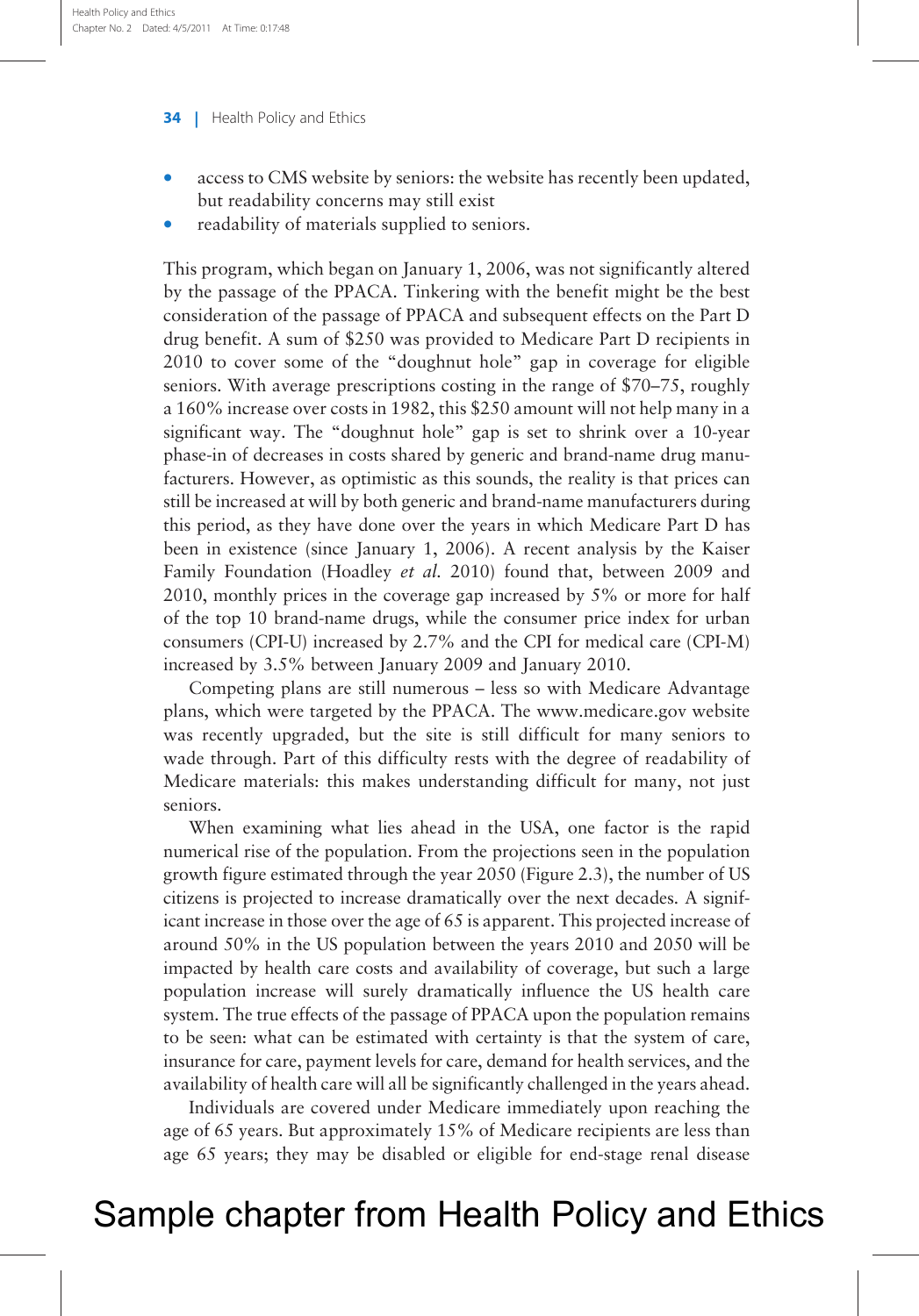<span id="page-11-0"></span>

Figure 2.3 Population growth estimates through 2050. Source: CDC/NCHS, Health, United States, 2009, Figure 1A. Data from the US Census Bureau. Source: National Center for Health Statistics; Health, United States, 2009 With Chartbook on Trends in the Health of Americans, Hyattsville, MD: 2010.

services under Medicare. Even with coverage under Medicare, there are gaps in insurance for necessary health expenditures for recipients. This coverage gap will remain significant for several reasons: more seniors will be eligible for Medicare, and this number will not decrease; expenditures will no doubt increase – there has not been an overall decrease in health expenditures for as long as can be remembered; and the types of services, scope, and intensity will increase with advancements, profitability of such, and demand for more advanced treatments.

Medicare does not pay for many services that are required by recipients. For example, long-term care that is custodial in nature is not covered, whether this is home care or care in a long-term care facility. Dental services are not covered under Medicare, including dentures or routine dental care. Vision services, such as routine examinations, eyeglasses and refractions, are not covered by Medicare plans. Also, hearing aids or hearing examinations are not covered under Medicare. There are no limits (ceilings) for out-of-pocket costs on a yearly basis for Medicare enrollees – many private health insurance plans have such limits for out-of-pocket payments. Many seniors purchase Medi-Gap coverage plans to cover non-covered expenses, but these premiums can be expensive and further out-of-pocket payments are additionally required for the most part.

As can readily be discerned from [Figure 2.4,](#page-12-0) the proportion of the population between the ages of 65 and 74 years is estimated to increase by 50% (from 6% to 9%) by 2050, and the population aged 75 and older will virtually double from 6% of the population in 2007 to 11% in 2050. A key point is that the proportion of those between ages 45 and 64 years, as well as between 18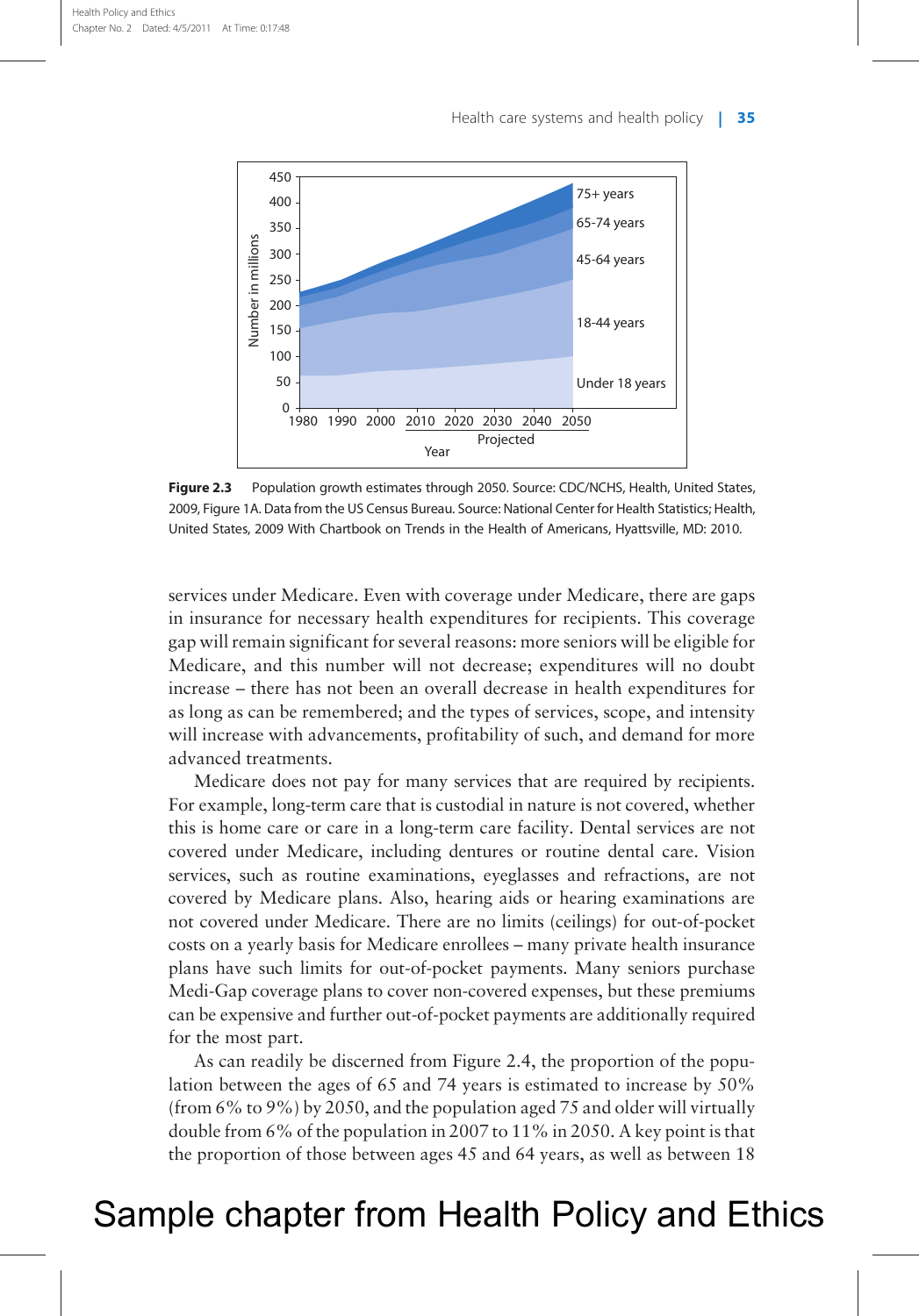<span id="page-12-0"></span>

Figure 2.4 Selected population percentages categorized by age. Source: CDC/NCHS, Health, United States, 2009, Figure 1A. Data from the US Census Bureau. National Center for Health Statistics; Health, United States, 2009 With Chartbook on Trends in the Health of Americans, Hyattsville, MD: 2010.

and 44 years, are both decreasing during this projection. The number of eligible individuals requiring Medicare services is increasing dramatically and the proportion of those who will carry the heaviest burden of financing the Medicare program is shrinking as a percentage of the population. These are estimates, it should be noted, but sobering estimates nonetheless. The US CBO provides frequent projections for spending in coming periods. The latest projections point to a projected federal spending in 2020 with a comparison of Medicaid and Medicare percentage of total spending [\(Congressional Budget](#page-20-0) [Office 2010\)](#page-20-0). Medicare is projected to account for 17% of total federal spending, and Medicaid 8% of total federal spending.

Figure 2.5 provides a view of seniors' longevity in the USA, and the life expectancy for additional years once reaching the age of 65 years. These



Figure 2.5 Life expectancy. Source: CDC/NCHS, Health, United States, 2009, Figure 16. Data from the National Vital Statistics System. National Center for Health Statistics; Health, United States, 2009 With Chartbook on Trends in the Health of Americans, Hyattsville, MD: 2010.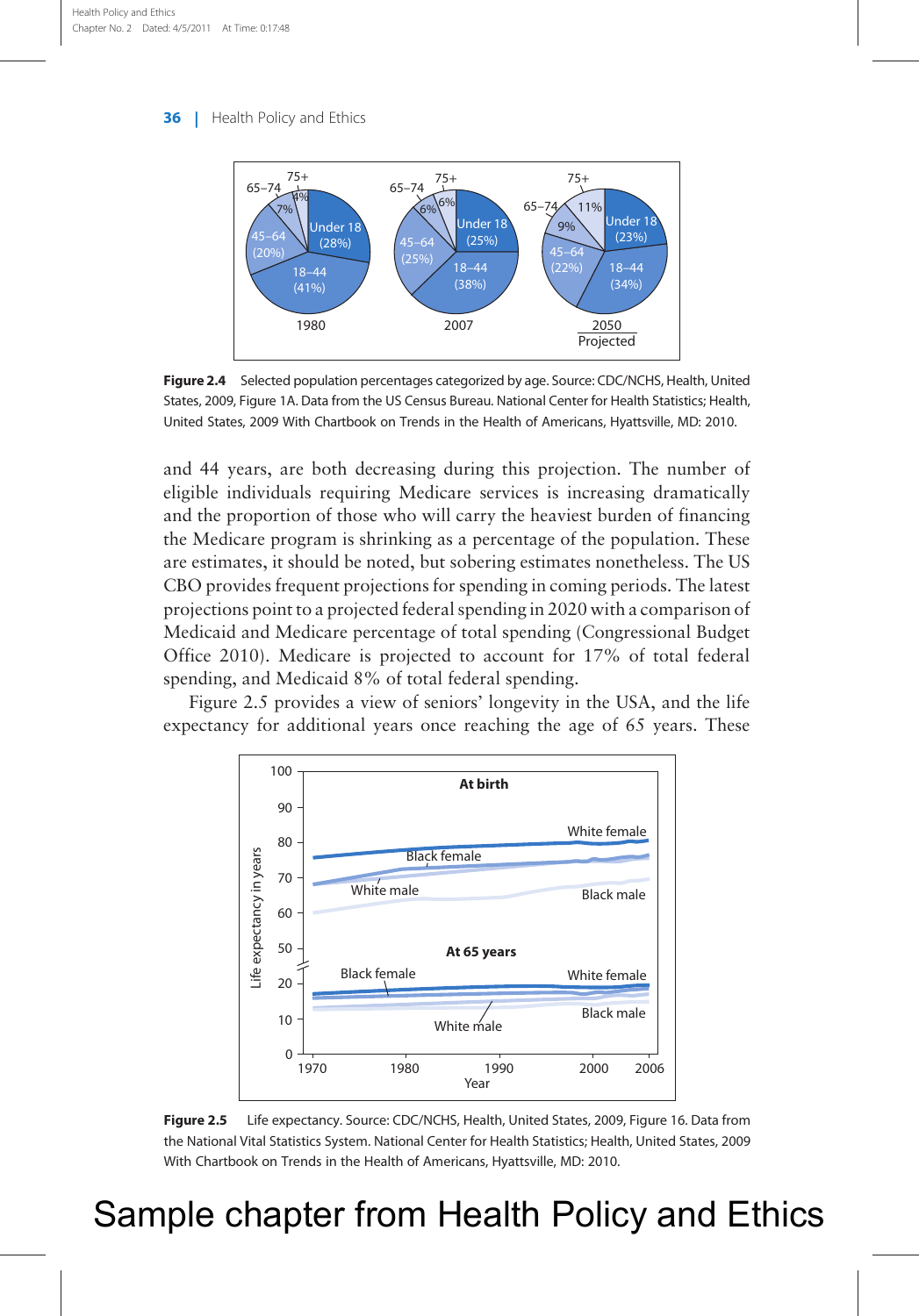figures are broken down further, showing differences between blacks, whites, and gender-specific trends within the two races. People are living longer regardless of race; a more pronounced increase for whites than blacks and gender separation is apparent across the two racial groupings. These trend lines again show the pervasively negative influence of race on aging. But the data indicate above other differences that Americans are living longer, and to ages never reached (on average) before. This will have significant societal ramifications in the long term, not only for health care and health care utilization but for other tangents as well.

Figure 2.6 shows that the proportion of the US population accounted for by African-Americans and Hispanic-Americans is increasing. These increases are noteworthy in that data indicate both groups receive disparate care when compared with whites in the USA. How future health care is delivered more equitably will rest on the shoulders of health professionals, health systems, insurers, and the expectations of all these and the recipients of that care.

The percentage breakdown of those living in poverty in the USA is presented in [Figure 2.7](#page-14-0) and by race and/or ethnicity in [Figure 2.8](#page-14-0). A significant number of Americans live in poverty in the USA, and minority populations suffer to a significant degree in comparison with whites. Those with fewer resources, economic and otherwise, do not fare as well as those who are better off in the US health care system. The segments of the elderly living in poverty and children living in poverty are both of considerable concern at present and certainly in the future as well. The dramatic decrease in seniors living in



Figure 2.6 Breakdown of population by race/ethnicity. Source: CDC/NCHS, Health, United States, 2009, Figure 2. Data from the Census Bureau. National Center for Health Statistics; Health, United States, 2009 With Chartbook on Trends in the Health of Americans, Hyattsville, MD: 2010. \*Not Hispanic.